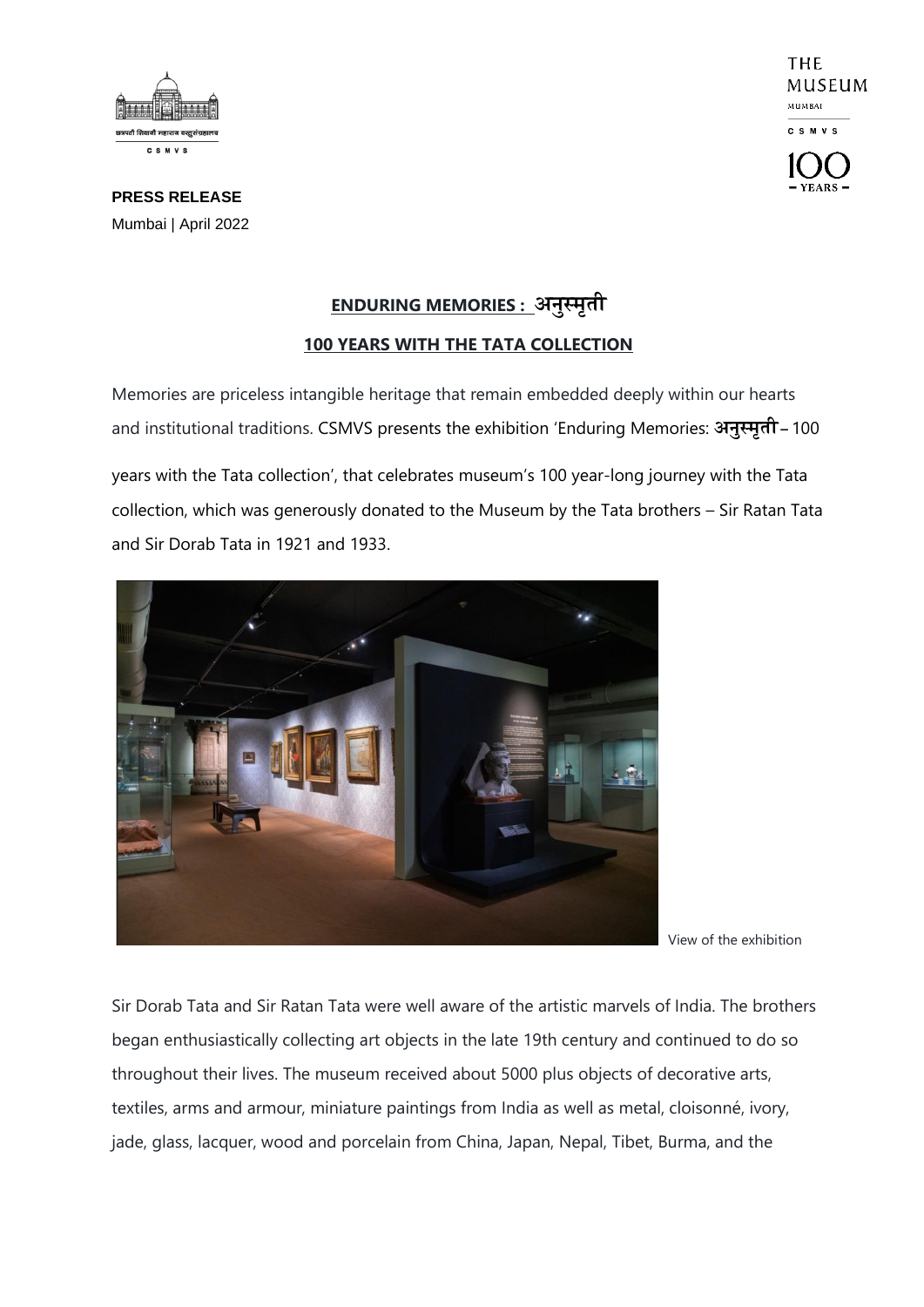continent of Europe alongside European paintings. Today, even after 100 years, the Tata collection stands as the largest bequest to the museum.

The Tata bequest has made the museum's collection an encyclopaedic collection. CSMVS is perhaps one of the few public museums in India that has a large collection of East Asian art objects. The exhibition presents some of the highlights of Tata Collection.



Sterne and the French Innkeeper's Daughter Oil on canvas William Powell Frith (1819–1909) Signed and dated lower right: W.P. Frith 1867 112 x 86 cm Sir Ratan Tata Art Collection CSMVS 22.4590

The exhibition is curated by Nilanjana Som, Assistant Curator, CSMVS and is supported by Citi-India under the aegis of ConservArte: Citi-CSMVS Art Conservation Project.

This exhibition is organised in the Karl & Meherbai Khandalavala Gallery on the first floor of the Extension wing of CSMVS. The exhibition is currently open to the public for viewing until June 30, 2022.

Please contact us for more information, images, and to coordinate editorial stories, interviews, and listings:

- Nilanjana Som (Assistant Curator), Curator of the exhibition
- Divya Pawathinal (Assistant Curator)

csmvsmumbai@gmail.com | [csmvs.in](http://www.csmvs.in/)